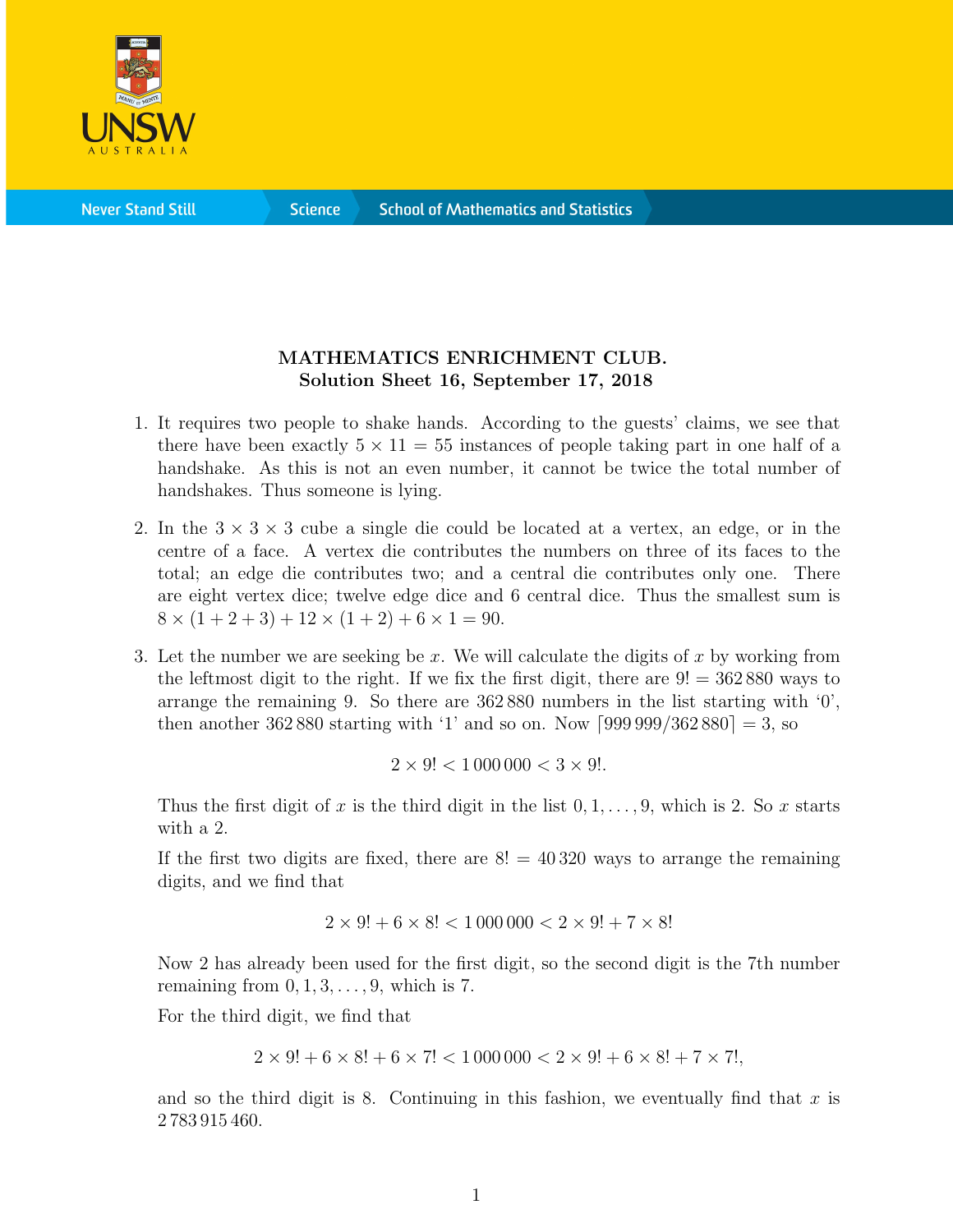4. This is basically a proof by exhaustion of cases. A two-digit narcissistic number with digits ab must satisfy

$$
a^2 + b^2 = 10a + b,
$$

or

$$
b^2 - b + (a^2 - 10a) = 0.
$$

We can consider this as a quadratic in  $b$ , with discriminant

$$
\Delta = 1 - 4(a^2 - 10a) = 101 - 4(a - 5)^2.
$$

If a is an integer between 1 and 9, we obtain the following values for  $\Delta$ :

| a |     |
|---|-----|
| 1 | 37  |
| 2 | 65  |
| 3 | 85  |
| 4 | 97  |
| 5 | 101 |
| 6 | 97  |
| 7 | 85  |
| 8 | 65  |
| 9 | 37  |

As none of these values is a perfect square, b is an irrational number in all cases. So there are no 2-digit narcissistic numbers.

- 5. (a) Suppose that we are given the length of the hypotenuse h and the sum of the two short sides, s.
	- (i) Construct a line  $AB$  equal to s.
	- (ii) Construct a ray,  $BC$ , at an angle of  $45^\circ$ to AB at B.
	- (iii) Using the compasses, draw an arc with radius h centered at A. Let D be the point where this arc intersects BC. (NB: two possible positions for D.)
	- (iv) Drop a perpendicular from D to AB. Let the foot of this perpendiular be E. Then  $\triangle ADE$  is the desired triangle.



Proof: Clearly  $\triangle ADE$  is a right-angled triangle with hypotenuse h. Furthermore,  $\triangle BED$  is an isosceles right-triangle, and hence  $DE = EB$ . Thus  $AE + DE =$  $AB = s$ , as required.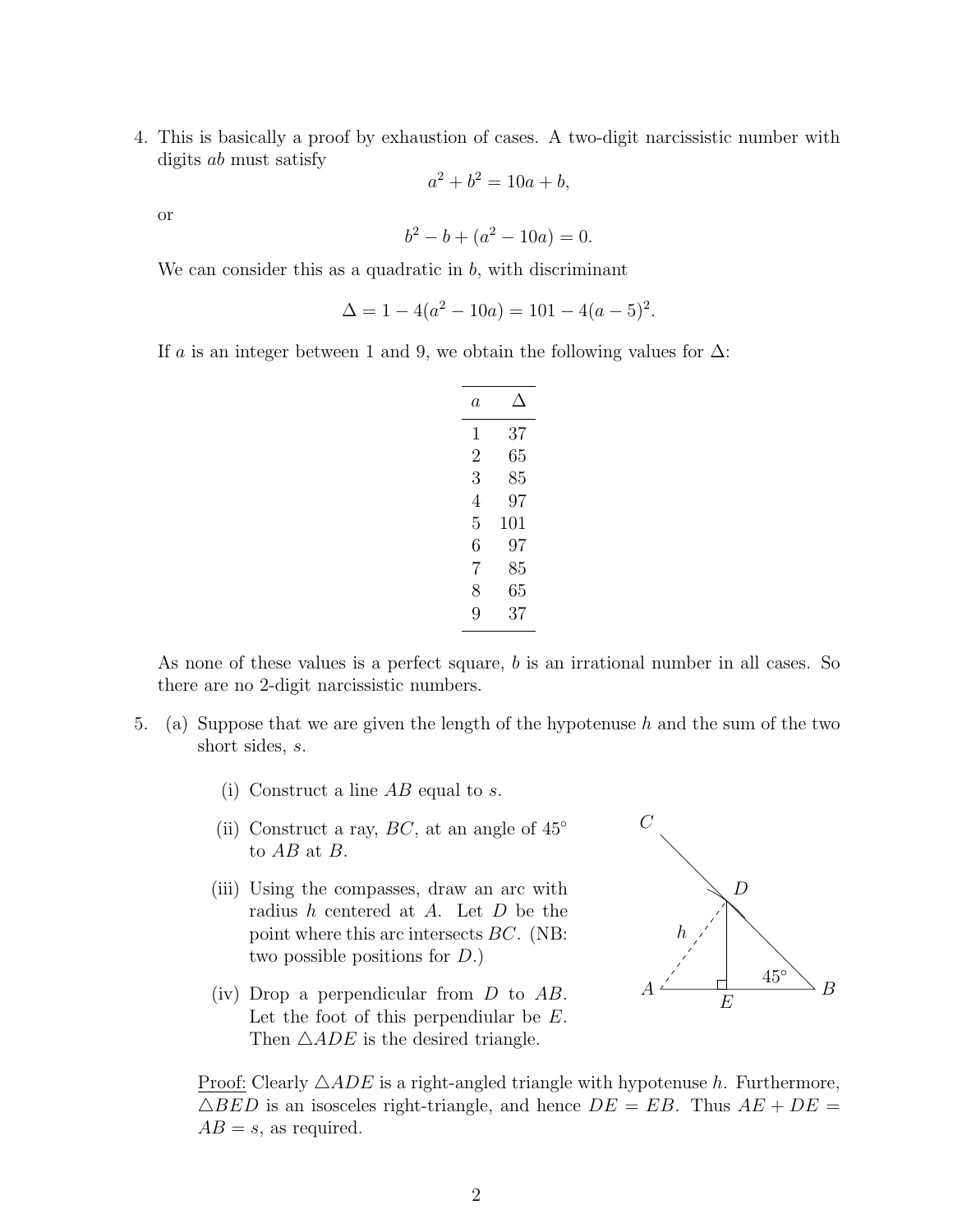- (b) Suppose that we are given the length of the hypotenuse h and the difference of the two short sides, d.
	- (i) Construct a line segment AB with length d.
	- (ii) Construct a ray,  $BC$ , at an angle of 135 $\degree$  to AB at B.
	- (iii) Using the compasses, find a point  $D$ on BC that is a distance of h from A.
	- (iv) Extend AB and drop a perpendicular from  $D$  which meets  $AB$  at  $E$ . Then  $\triangle ADE$  is the desired triangle.



Proof: Clearly  $\triangle ADE$  is a right-angled triangle with hypotenuse h. Since  $\angle ABD$  = 135°,  $\angle DBE = 45^\circ$ . Thus  $\triangle BED$  is a right isosceles triangle and  $BE = ED$ . Hence  $AB$  is the difference between  $DE$  and  $AE$ , as required.

## Senior Questions

1. Drawing the radii from the centre of the circle to each of the vertices of the regular *n*-gon makes wedges each with an angle of  $\frac{2\pi}{n}$  at the centre.



It can be shown that the side length of the *n*-gon is  $2r \sin\left(\frac{\pi}{n}\right)$  $(\frac{\pi}{n})$ , where r is the radius of the circle. The side AD makes up a triangle across three of these wedges, so its length is  $2r\sin\left(\frac{3\pi}{n}\right)$  $\frac{3\pi}{n}$ ). Since AD is the side length plus the radius,

$$
2r\sin\left(\frac{\pi}{n}\right) + r = 2r\sin\left(\frac{3\pi}{n}\right).
$$

We can cancel the common factor of  $r$  and expand the right hand side using the trigonometric identity

$$
\sin(3\theta) = 3\sin\theta - 4\sin^3\theta.
$$

We then obtain a cubic polynomial in  $\sin\left(\frac{\pi}{n}\right)$  $(\frac{\pi}{n})$ . Letting  $x = \sin(\frac{\pi}{n})$  $(\frac{\pi}{n})$ , the cubic can be written as

$$
8x^3 - 4x + 1 = 0.
$$